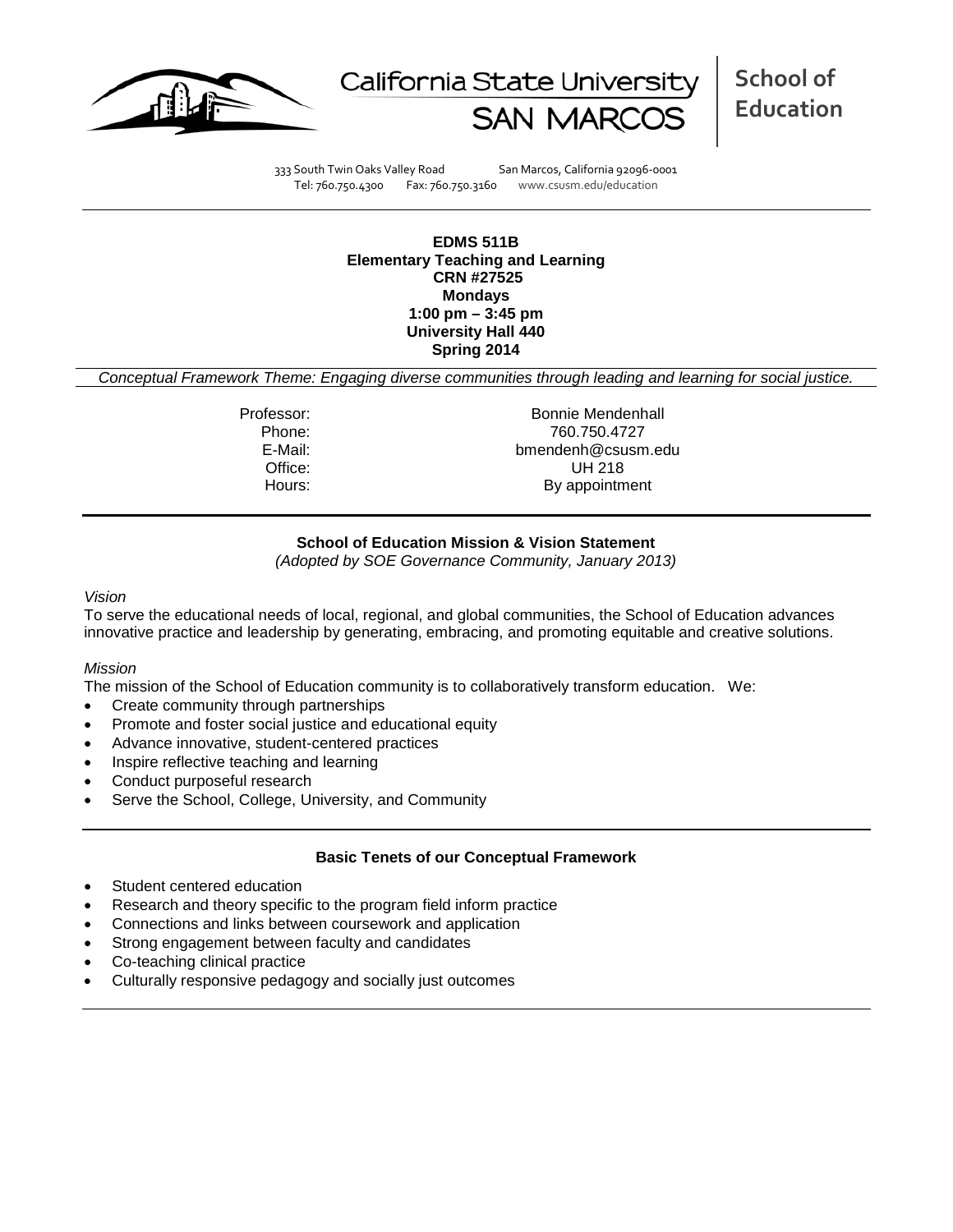# **COURSE DESCRIPTION**

Focuses on developing a preliminary understanding of learning theory and instructional practice in technologyintegrated and inclusive elementary classrooms. *Enrollment restricted to students in the ICP.*

Mendenhall: This course requires participation in public schools and other education-related contexts. This course is designed:

- to extend preservice candidates' understandings about numerous philosophies of teaching and learning;
- to inform preservice candidates about key concepts and procedures as they relate to students learning English and students with special education labels;
- to encourage further infusion of technology into curriculums.

# **Course Prerequisites**

Admission to the ICP Program

# **Course Objectives**

The purposes of this course are threefold:

- to expand preservice candidates knowledge about general learning theories and experiences with a range of pedagogical practices;
- to enhance preservice candidates' awareness of the multiple perspectives and learning styles that exist in diverse classrooms and other education-related settings;
- to provide a safe environment for preservice candidates' discussion of, and experimentation with, a variety of techniques and methods of instruction.

## **Unique Course Requirements (optional)**

Any unusual requirements should be listed here. These might include field trips, observations in schools or access to students, etc.

## **Required Texts**

Wiggins and McTighne, (2000) *Understanding by Design* Association of Supervision and Curriculum Development

• Lemo, D., (2010) Teach Like a Champion, Josesy Boss Teacher Publication, , San Francisco, California.

# **Authorization to Teach English Learners**

This credential program has been specifically designed to prepare teachers for the diversity of languages often encountered in California public school classrooms. The authorization to teach English learners is met through the infusion of content and experiences within the credential program, as well as additional coursework. Candidates successfully completing this program receive a credential with authorization to teach English learners. *(Approved by CCTC in SB 2042 Program Standards, August 02)*

# **STUDENT LEARNING OUTCOMES**

# **Teacher Performance Expectation (TPE) Competencies**

The course objectives, assignments, and assessments have been aligned with the CTC standards for Multiple Subject Credential. This course is designed to help teachers seeking a California teaching credential to develop the skills, knowledge, and attitudes necessary to assist schools and district in implementing effective programs for all students. The successful candidate will be able to merge theory and practice in order to realize a comprehensive and extensive educational program for all students. You will be required to formally address the following TPEs in this course:

TPE 6d – Engaging and supporting all learners (Student Study Team Assignment) TPE 9 – Creating & managing effective instructional time (Classroom Management Assignment)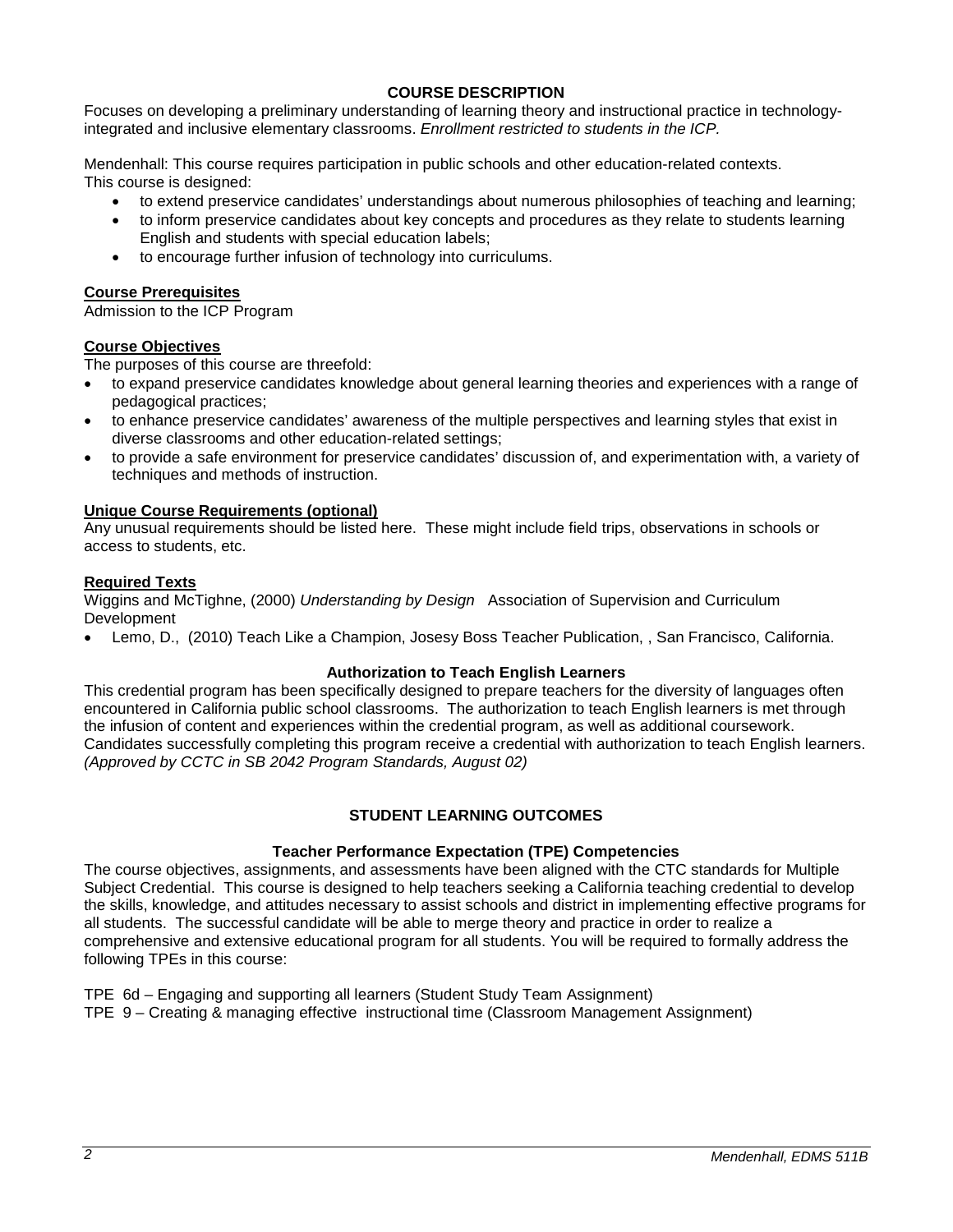#### **California Teacher Performance Assessment (CalTPA)**

Beginning July 1, 2008 all California credential candidates must successfully complete a state-approved system of teacher performance assessment (TPA), to be embedded in the credential program of preparation. At CSUSM this assessment system is called the CalTPA or the TPA for short.

To assist your successful completion of the TPA, a series of informational seminars are offered over the course of the program. TPA related questions and logistical concerns are to be addressed during the seminars. Your attendance to TPA seminars will greatly contribute to your success on the assessment.

Additionally, SoE classes use common pedagogical language, lesson plans (lesson designs), and unit plans (unit designs) in order to support and ensure your success on the TPA and more importantly in your credential program.

The CalTPA Candidate Handbook, TPA seminar schedule, and other TPA support materials can be found on the SoE website: <http://www.csusm.edu/education/CalTPA/ProgramMaterialsTPA.html>

## **GENERAL CONSIDERATIONS**

#### **Assessment of Professional Dispositions**

Assessing a candidate's dispositions within a professional preparation program is recognition that teaching and working with learners of all ages requires not only specific content knowledge and pedagogical skills, but positive attitudes about multiple dimensions of the profession. The School of Education has identified six dispositions – social justice and equity, collaboration, critical thinking, professional ethics, reflective teaching and learning, and life-long learning—and developed an assessment rubric. For each dispositional element, there are three levels of performance - *unacceptable*, *initial target*, and *advanced target*. The description and rubric for the three levels of performance offer measurable behaviors and examples.

The assessment is designed to provide candidates with ongoing feedback for their growth in professional dispositions and includes a self-assessment by the candidate. The dispositions and rubric are presented, explained and assessed in one or more designated courses in each program as well as in clinical practice. Based upon assessment feedback candidates will compose a reflection that becomes part of the candidate's Teaching Performance Expectation portfolio. Candidates are expected to meet the level of *initial target* during the program.

#### **School of Education Attendance Policy**

Due to the dynamic and interactive nature of courses in the School of Education, all candidates are expected to attend all classes and participate actively. At a minimum, candidates must attend more than 80% of class time, or s/he may not receive a passing grade for the course at the discretion of the instructor. Individual instructors may adopt more stringent attendance requirements. Should the candidate have extenuating circumstances, s/he should contact the instructor as soon as possible. *(Adopted by the COE Governance Community, December, 1997).*

#### **Students with Disabilities Requiring Reasonable Accommodations**

Candidates with disabilities who require reasonable accommodations must be approved for services by providing appropriate and recent documentation to the Office of Disable Student Services (DSS). This office is located in Craven Hall 4300, and can be contacted by phone at (760) 750-4905, or TTY (760) 750-4909. Candidates authorized by DSS to receive reasonable accommodations should meet with their instructor during office hours or, in order to ensure confidentiality, in a more private setting.

### **All University Writing Requirement**

In keeping with the All-University Writing Requirement, all 3 unit courses must have a writing component of at least 2,500 words (approximately). This will be met through written assignments as stated in the Assignments Section.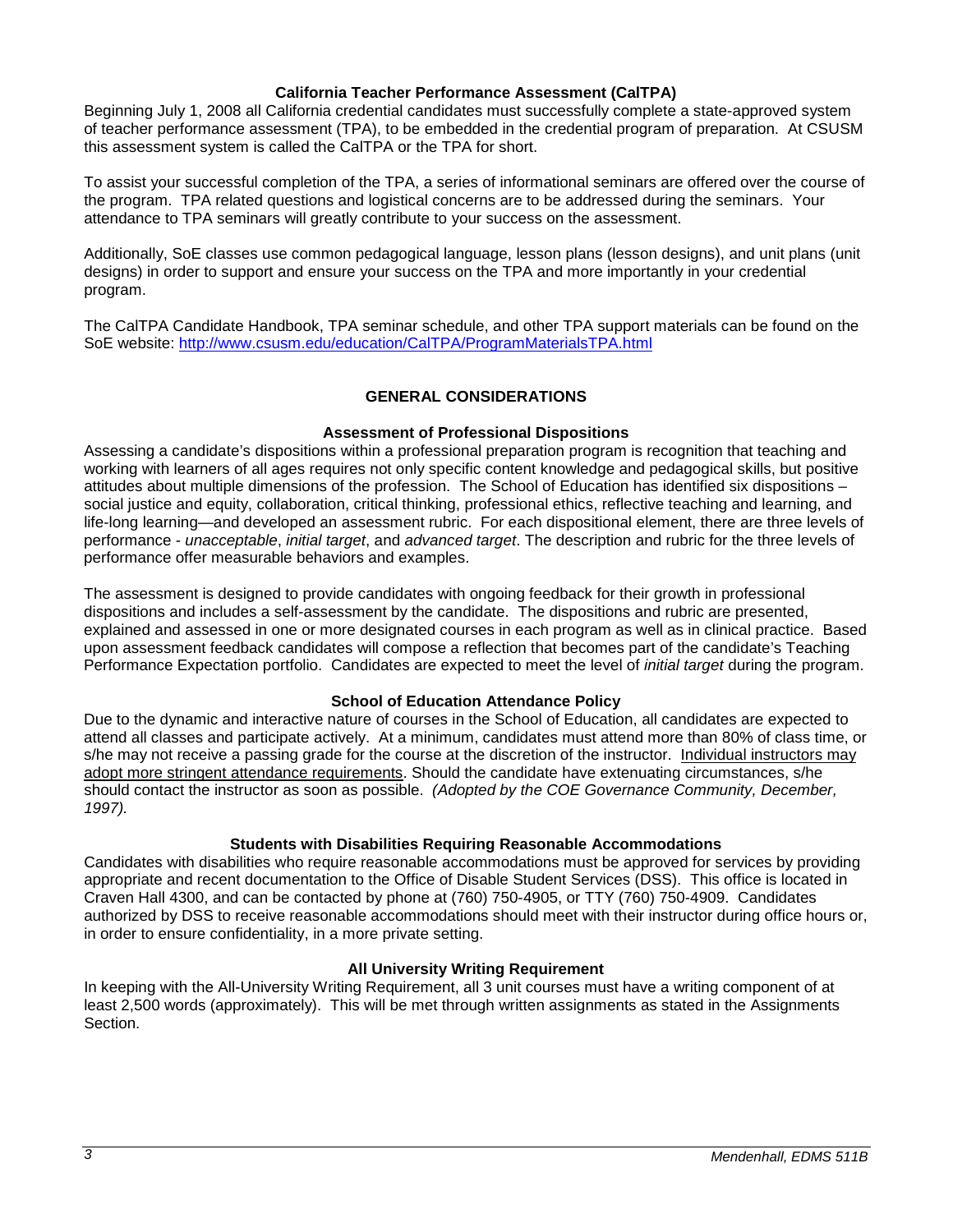### **CSUSM Academic Honesty Policy**

"Students will be expected to adhere to standards of academic honesty and integrity, as outlined in the Student Academic Honesty Policy. All written work and oral presentation assignments must be original work. All ideas/materials that are borrowed from other sources must have appropriate references to the original sources. Any quoted material should give credit to the source and be punctuated with quotation marks.

Students are responsible for honest completion of their work including examinations. There will be no tolerance for infractions. If you believe there has been an infraction by someone in the class, please bring it to the instructor's attention. The instructor reserves the right to discipline any student for academic dishonesty in accordance with the general rules and regulations of the university. Disciplinary action may include the lowering of grades and/or the assignment of a failing grade for an exam, assignment, or the class as a whole."

Incidents of Academic Dishonesty will be reported to the Dean of Students. Sanctions at the University level may include suspension or expulsion from the University.

## **Plagiarism:**

As an educator, it is expected that each candidate will do his/her own work, and contribute equally to group projects and processes. Plagiarism or cheating is unacceptable under any circumstances. If you are in doubt about whether your work is paraphrased or plagiarized see the Plagiarism Prevention for Students website [http://library.csusm.edu/plagiarism/index.html.](http://library.csusm.edu/plagiarism/index.html) If there are questions about academic honesty, please consult the University catalog.

#### **Use of Technology**

Candidates are expected to demonstrate competency in the use of various forms of technology (i.e. word processing, electronic mail, Moodle, use of the Internet, and/or multimedia presentations). Specific requirements for course assignments with regard to technology are at the discretion of the instructor. Keep a digital copy of all assignments for use in your teaching portfolio. All assignments will be submitted online, and some will be submitted in hard copy as well. Details will be given in class.

## **Electronic Communication Protocol**

Electronic correspondence is a part of your professional interactions. If you need to contact the instructor, e-mail is often the easiest way to do so. It is my intention to respond to all received e-mails in a timely manner. Please be reminded that e-mail and on-line discussions are a very specific form of communication, with their own nuances and etiquette. For instance, electronic messages sent in all upper case (or lower case) letters, major typos, or slang, often communicate more than the sender originally intended. With that said, please be mindful of all e-mail and on-line discussion messages you send to your colleagues, to faculty members in the School of Education, or to persons within the greater educational community. All electronic messages should be crafted with professionalism and care.

Things to consider:

- Would I say in person what this electronic message specifically says?
- How could this message be misconstrued?
- Does this message represent my highest self?
- Am I sending this electronic message to avoid a face-to-face conversation?

In addition, if there is ever a concern with an electronic message sent to you, please talk with the author in person in order to correct any confusion.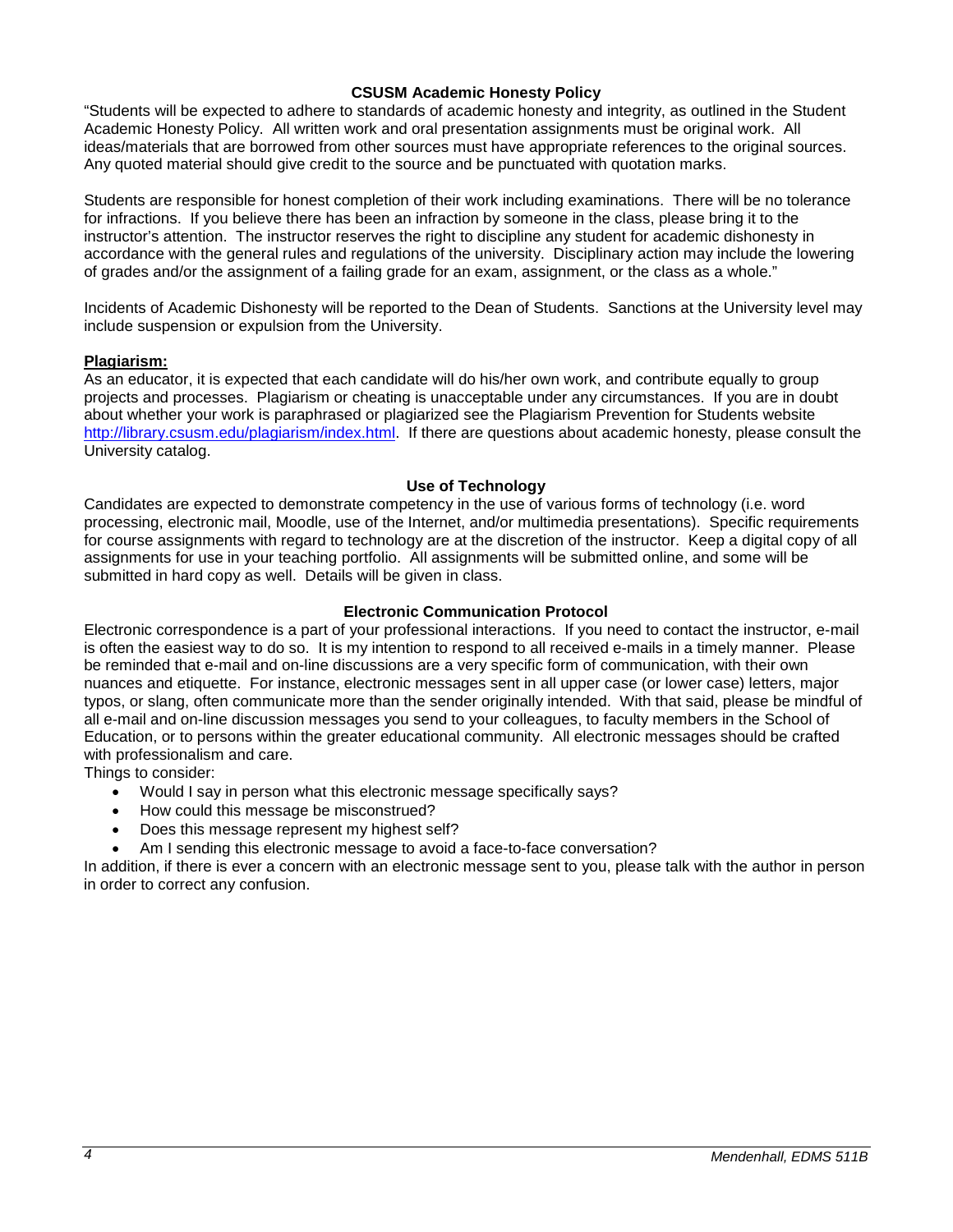## **COURSE REQUIREMENTS AND GRADING STANDARDS**

#### **Course Assignment Grade-Points**

| 100 points |
|------------|
| 100 points |
| 150 points |
| 200 points |
| 100 points |
| 100 points |
| 200 points |
| 150 points |
|            |

## **Grading Standards**

All students will come prepared to class; readings and homework assignments are listed on the dates on which they are due.

All required work is expected to be on time. One grade level will be deducted for each class meeting for which it is late (e.g., an "A" assignment that is submitted one class session late will be marked down to a "B"). Unless prior instructor approval is secured, assignments will not be accepted three class sessions after which they are due. Exceptions will be handled on a case-by-case basis, as determined by the instructor.

It is expected that students will proofread and edit their assignments prior to submission. Students will ensure that the text is error-free (grammar, spelling), and ideas are logically and concisely presented. The assignment's grade will be negatively affected as a result of this oversight. Each written assignment will be graded approximately 80% on content and context (detail, logic, synthesis of information, depth of analysis, etc.), and 20% on mechanics (grammar, syntax, spelling, format, uniformity of citation, etc.). All citations, where appropriate, will use American Psychological Association (APA) format. Consult American Psychological Association (APA) Manual,  $5<sup>th</sup>$  edition for citation guidance.

Grading will also include a component of "professional demeanor." Students will conduct themselves in ways that are generally expected of those who are entering the education profession. This includes but is not limited to:

- On-time arrival to all class sessions;
- Advance preparation of readings and timely submission of assignments;
- Respectful participation in all settings (e.g., whole group, small group, in/outside of class);

### **Assignment Descriptions**

#### **Management Plan 150 points** 150 points 150 points 150 points 150 points 150 points 150 points 150 points 150 points 150 points 150 points 150 points 150 points 150 points 150 points 150 points 150 points 150 points 150 po

In this activity you will complete a classroom written management plan as directed. You may brainstorm with others in class to work on your plan. The plan will consist of statements of your guiding principles of classroom management. For each principle you will describe two strategies that demonstrate how you will apply your principles. Each strategy will also include a rationale detailing how your strategies illustrated your classroom management principles. Your task will be to fill each square of the grid for five key elements of classroom management. You will also write a simple one page newsletter detailing your classroom rules, etc.

# **Peer Teaching Demonstration 200 points**

You will sign up to facilitate discussion on an assigned reading from *Teach Like a Champion* for one class session. You will work with 2 partners to prepare a 15-20 minute learning activity inspired by content the reading. The activity should engage the class and allow us to examine and apply the materials in a meaningful way. Complete directions for Peer Presentations is in the Cougar Course Moodle for this class. Follow this guide to complete your assignment.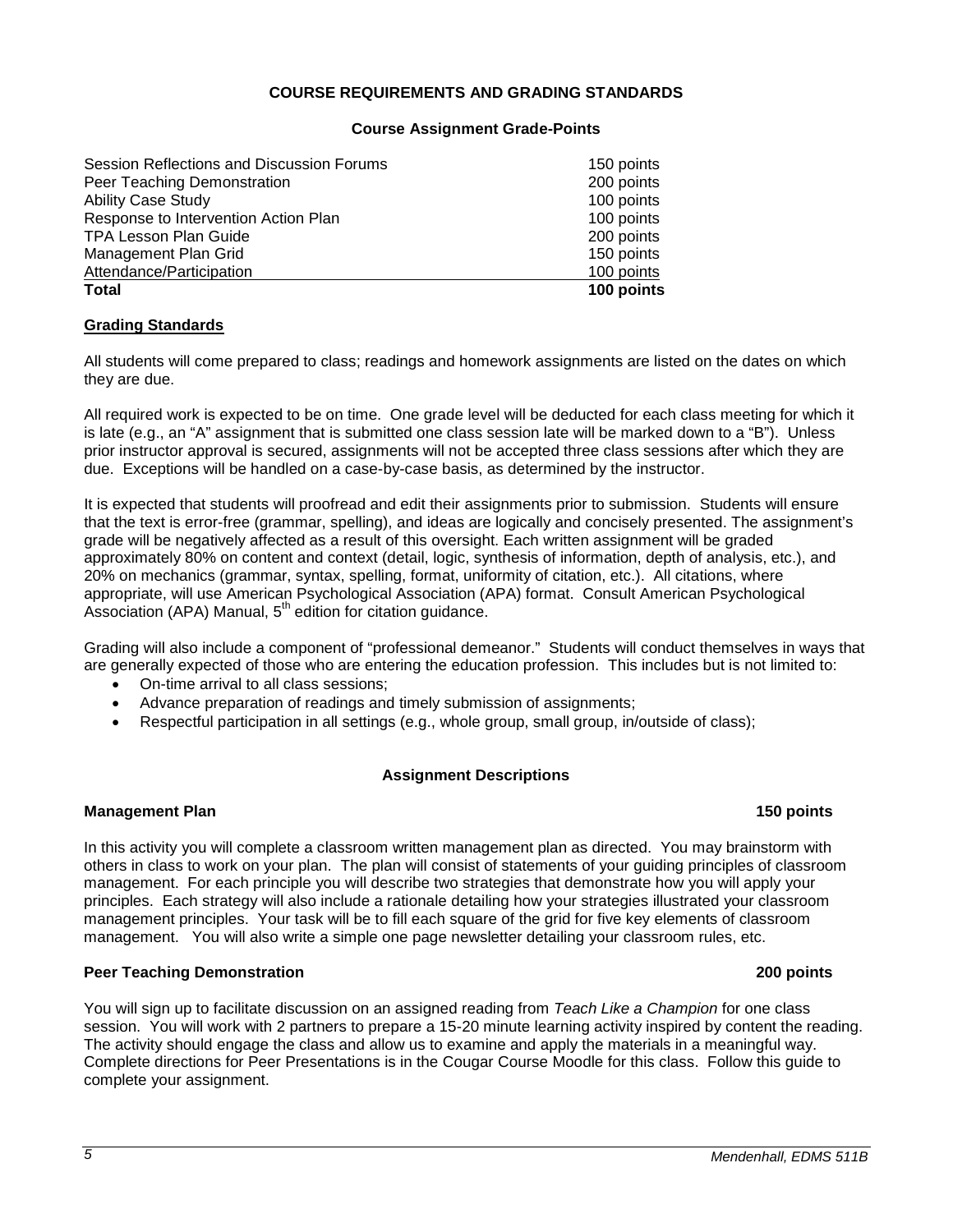#### **Session Reflections and Discussion Forums 150 points**

Throughout the course you will submit session reflections and discussion forums dealing with a variety relevant course topics. These submissions are graded. Each submission is worth 15-20 points toward your grade. The directions for completing each of these entries are written into the Cougar Course Moodle. Be sure to complete the reflections and discussion forums on time so as to not impede the discussions in this course.

## **Lesson Plan Assignments 200 points**

Your will work in small groups of 3 students to complete three Lesson Plan assignments- a simple Lesson Outline worth 400 points, a value added lesson outline worth 60 points and a complete lesson plan worth 100 points. Each student will submit their own copies of each assignment.

# **Ability Case Study Analysis 100 points**

In this assignment you learn how to modify your teaching plans to accommodate the varied learning needs you are presented with in the first few days/weeks of school. You will be provided a template on the Moodle shell to complete your work. Completion of this assignment will require you use an ability matrix to create an action plan to address students with special needs.

# **Response to Intervention Action Plan 100 points**

The RTI process involves carefully documenting the adaptations and modifications we have tried, and the resulting impact or lack of impact on academic achievement of students. You will create an action plan document showing steps you would take to help an at-risk student be a successful learner.

# **Participation 100 points**

You will be graded on your classroom participation. It is an expectation that you will behave in a professional manner. This will require that you approach your instructor, school personnel, and colleagues in a respectful manner that emphasizes problem solving. Your full attendance means you are not distracted by electronic equipment. As a rule, cell phones should be turned off or to the vibrate mode during class. Laptop computers are essential to the process of our learning; however, it is expected that all students will avoid recreational use of computers during class and that laptops will be put away at the request of the instructor. Of course, participation all includes the extent to which you participate in class discussion, how you interact with colleagues, and that you submit all discussion forums and session reflections on time.

# **Electronic Submissions of Assignments**

**This course is paperless. All assignments are to be turned into the Moodle shell (a.k.a. Cougar Course) on time. Points will be deducted for late submissions as the work you do is essential to the discussions conducted in this course. Make sure you turn in the assignments in Word, 12 font, in Times New Roman. Grading Standards**